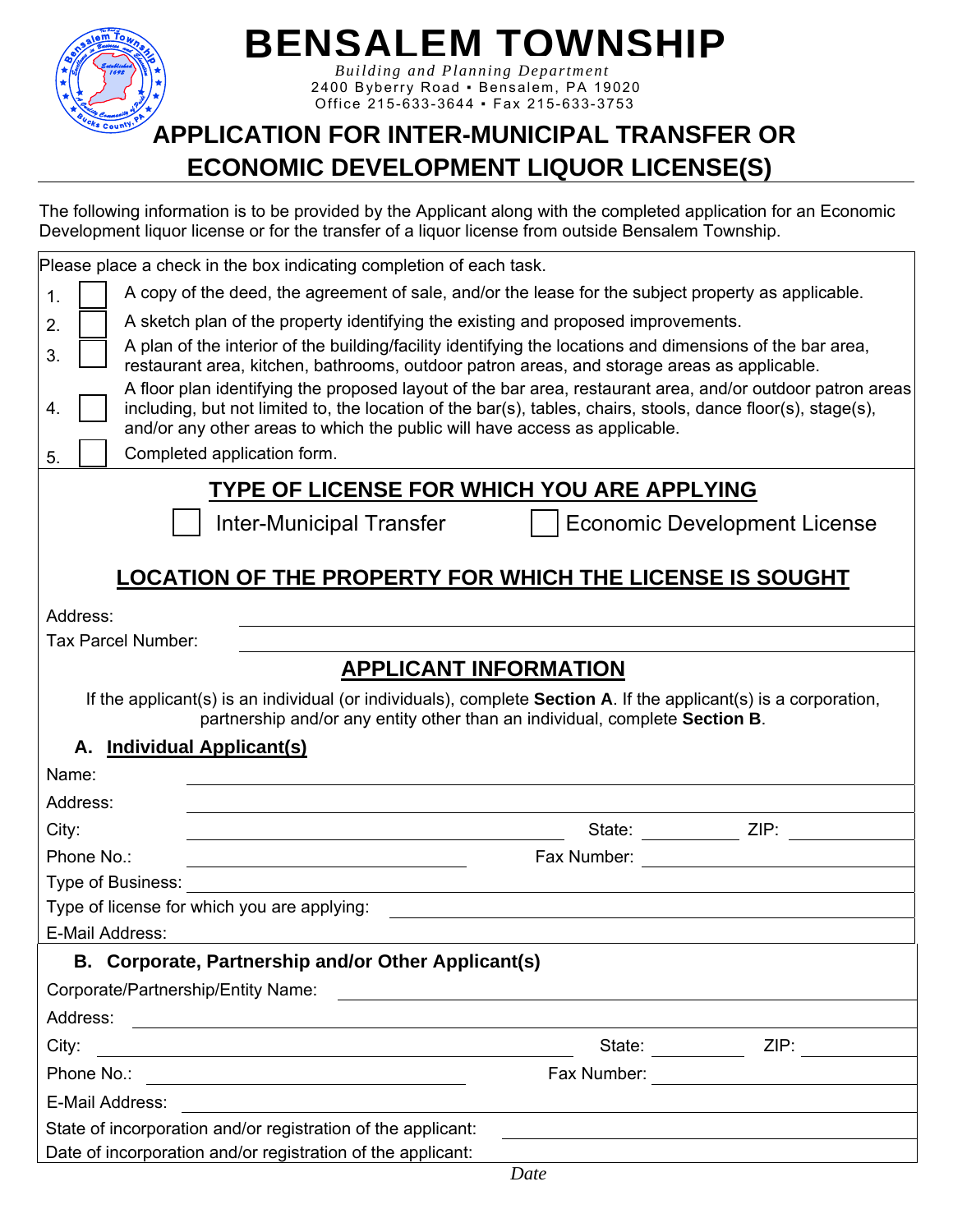

# **BENSALEM TOWNSHIP** PAGE 2 of 6

| List the name, address. Telephone number, fax number and e-mail addresses of each and every owner.<br>Director, officer and equity owner of the Applicant(s) below:                                                                     |                                                         |                                                                                                                                   |         |                                      |
|-----------------------------------------------------------------------------------------------------------------------------------------------------------------------------------------------------------------------------------------|---------------------------------------------------------|-----------------------------------------------------------------------------------------------------------------------------------|---------|--------------------------------------|
| <b>Name</b>                                                                                                                                                                                                                             | <b>Address</b>                                          | Telephone No.                                                                                                                     | Fax No. | <b>E-Mail Address</b>                |
|                                                                                                                                                                                                                                         |                                                         |                                                                                                                                   |         |                                      |
|                                                                                                                                                                                                                                         |                                                         |                                                                                                                                   |         |                                      |
|                                                                                                                                                                                                                                         |                                                         |                                                                                                                                   |         |                                      |
|                                                                                                                                                                                                                                         |                                                         | <b>OWNER OF PROPERTY TO BE LICENSED</b> (if not applicant)                                                                        |         |                                      |
| If the Owner(s) of the subject property is an individual (or individuals), complete Section A. If the Owner(s)<br>of the subject property is a corporation, partnership and/or any entity other than an individual, complete Section B. |                                                         |                                                                                                                                   |         |                                      |
| A. Individual Owner(s)                                                                                                                                                                                                                  |                                                         |                                                                                                                                   |         |                                      |
| Name:                                                                                                                                                                                                                                   | <u> 1980 - Johann Barnett, fransk politik (d. 1980)</u> |                                                                                                                                   |         | Telephone No.: _____________________ |
|                                                                                                                                                                                                                                         |                                                         |                                                                                                                                   |         |                                      |
| City:<br>E-Mail Address:                                                                                                                                                                                                                |                                                         |                                                                                                                                   |         |                                      |
|                                                                                                                                                                                                                                         |                                                         |                                                                                                                                   |         |                                      |
| B. Corporate, Partnership and/or Other Owner(s)                                                                                                                                                                                         |                                                         |                                                                                                                                   |         |                                      |
|                                                                                                                                                                                                                                         |                                                         |                                                                                                                                   |         |                                      |
| City:                                                                                                                                                                                                                                   |                                                         |                                                                                                                                   |         |                                      |
|                                                                                                                                                                                                                                         |                                                         |                                                                                                                                   |         |                                      |
| E-Mail Address:                                                                                                                                                                                                                         |                                                         | <u> 1980 - John Stein, Amerikaansk politiker († 1908)</u>                                                                         |         |                                      |
| State of incorporation and/or registration of Owner:                                                                                                                                                                                    |                                                         |                                                                                                                                   |         |                                      |
|                                                                                                                                                                                                                                         |                                                         | Date                                                                                                                              |         |                                      |
| Date of incorporation and/or registration of owner(s):                                                                                                                                                                                  |                                                         |                                                                                                                                   |         |                                      |
|                                                                                                                                                                                                                                         |                                                         |                                                                                                                                   |         |                                      |
| <b>Name</b>                                                                                                                                                                                                                             | <b>Address</b>                                          | <b>Telephone No:</b>                                                                                                              | Fax No: | <b>E-Mail Address</b>                |
|                                                                                                                                                                                                                                         |                                                         |                                                                                                                                   |         |                                      |
|                                                                                                                                                                                                                                         |                                                         |                                                                                                                                   |         |                                      |
|                                                                                                                                                                                                                                         |                                                         |                                                                                                                                   |         |                                      |
|                                                                                                                                                                                                                                         |                                                         |                                                                                                                                   |         |                                      |
|                                                                                                                                                                                                                                         |                                                         | APPLICANT'S OWNERSHIP INTERESTS IN THE PROPERTY<br>If the Owner of the property to be licensed is not the Applicant, describe the |         |                                      |
|                                                                                                                                                                                                                                         |                                                         | Applicant's interest in the subject property                                                                                      |         |                                      |
|                                                                                                                                                                                                                                         |                                                         |                                                                                                                                   |         |                                      |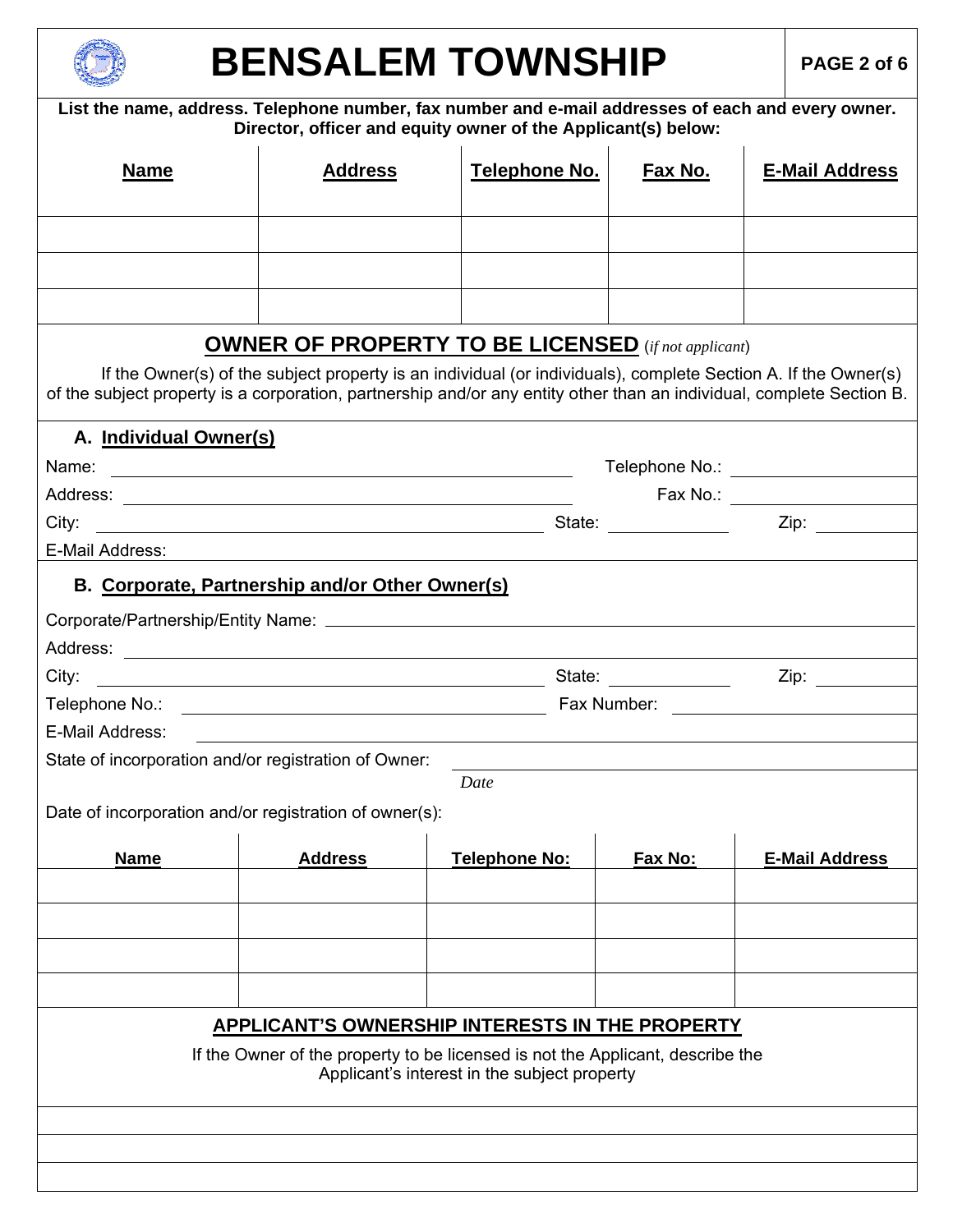

#### **APPLICANT AND/OR OWNER INTERESTS IN OTHER PROPERTIES**

Please provide a list of all other properties and/or businesses owned and/or operated by the Applicant and/or the owners, equity owners, directors and/or officers of the Applicant, that have, at any time, been issued or held liquor licenses. For each such property or business, state the name, address, telephone number, fax number, e-mail address and tax parcel number of each such property or business, together with the liquor license number of each and every license issued to each such property, business owner, equity owner, director, officer and/or the applicant.

| Name:                                                                                                                                                                                                                                                                                                                                                                            |                                                                                                                                                                                                                               |                                              |  |
|----------------------------------------------------------------------------------------------------------------------------------------------------------------------------------------------------------------------------------------------------------------------------------------------------------------------------------------------------------------------------------|-------------------------------------------------------------------------------------------------------------------------------------------------------------------------------------------------------------------------------|----------------------------------------------|--|
|                                                                                                                                                                                                                                                                                                                                                                                  |                                                                                                                                                                                                                               |                                              |  |
| City:<br><u> 1989 - Johann Stein, fransk politik en og den større og den større og den større og den som for de større og</u>                                                                                                                                                                                                                                                    |                                                                                                                                                                                                                               |                                              |  |
|                                                                                                                                                                                                                                                                                                                                                                                  | Fax Number:                                                                                                                                                                                                                   |                                              |  |
| E-Mail Address:                                                                                                                                                                                                                                                                                                                                                                  |                                                                                                                                                                                                                               |                                              |  |
|                                                                                                                                                                                                                                                                                                                                                                                  |                                                                                                                                                                                                                               |                                              |  |
|                                                                                                                                                                                                                                                                                                                                                                                  |                                                                                                                                                                                                                               |                                              |  |
|                                                                                                                                                                                                                                                                                                                                                                                  |                                                                                                                                                                                                                               |                                              |  |
| City:<br><u> 1989 - Jan Barnett, fransk politiker (d. 1989)</u>                                                                                                                                                                                                                                                                                                                  | State: _________                                                                                                                                                                                                              |                                              |  |
|                                                                                                                                                                                                                                                                                                                                                                                  |                                                                                                                                                                                                                               |                                              |  |
|                                                                                                                                                                                                                                                                                                                                                                                  |                                                                                                                                                                                                                               |                                              |  |
|                                                                                                                                                                                                                                                                                                                                                                                  |                                                                                                                                                                                                                               |                                              |  |
| Name:                                                                                                                                                                                                                                                                                                                                                                            |                                                                                                                                                                                                                               |                                              |  |
| Address:                                                                                                                                                                                                                                                                                                                                                                         |                                                                                                                                                                                                                               |                                              |  |
| City:                                                                                                                                                                                                                                                                                                                                                                            | State: <u>______________</u>                                                                                                                                                                                                  |                                              |  |
|                                                                                                                                                                                                                                                                                                                                                                                  |                                                                                                                                                                                                                               | Fax Number: <u>_________________________</u> |  |
| E-Mail Address:<br><u> 1980 - Jan Sterling av den større og det forskellige av den større og det forskellige av den større og det f</u>                                                                                                                                                                                                                                          |                                                                                                                                                                                                                               |                                              |  |
| Liquor License No:                                                                                                                                                                                                                                                                                                                                                               |                                                                                                                                                                                                                               |                                              |  |
| USE SEPARATE SHEET IF ADDITIONAL SPACE IS NEEDED                                                                                                                                                                                                                                                                                                                                 |                                                                                                                                                                                                                               |                                              |  |
| Has the Applicant and/or the owners, equity owners, directors and/or officers of the Applicant ever been<br>convicted of, and/or received citations for any violations of the Pennsylvania Liquor Code, the<br>Pennsylvania Controlled Substance, Drug, Devise & Cosmetic Act, and/or any provisions of the<br>Pennsylvania Criminal Code?<br><b>YES</b><br><b>NO</b>            |                                                                                                                                                                                                                               |                                              |  |
| If yes, identify to whom each such citation was issued and/or who was convicted, together with the date<br>and location at which the violation occurred, nature of the violation, the statute, ordinance or regulation<br>violated, court agency before which the violation was adjudicated, and the fine and/or punishment<br>imposed for each such citation and/or conviction. |                                                                                                                                                                                                                               |                                              |  |
| Nature of Violation:                                                                                                                                                                                                                                                                                                                                                             | the control of the control of the control of the control of the control of the control of the control of the control of the control of the control of the control of the control of the control of the control of the control |                                              |  |
| Statute:<br><u> 1989 - Johann Stein, mars an deus Amerikaansk kommunister (* 1950)</u>                                                                                                                                                                                                                                                                                           |                                                                                                                                                                                                                               |                                              |  |
| Violation:<br>the control of the control of the control of the control of the control of the control of the control of the control of the control of the control of the control of the control of the control of the control of the control                                                                                                                                      |                                                                                                                                                                                                                               |                                              |  |
| Court Agency:                                                                                                                                                                                                                                                                                                                                                                    |                                                                                                                                                                                                                               |                                              |  |
| Fine and/or Punishment:                                                                                                                                                                                                                                                                                                                                                          |                                                                                                                                                                                                                               |                                              |  |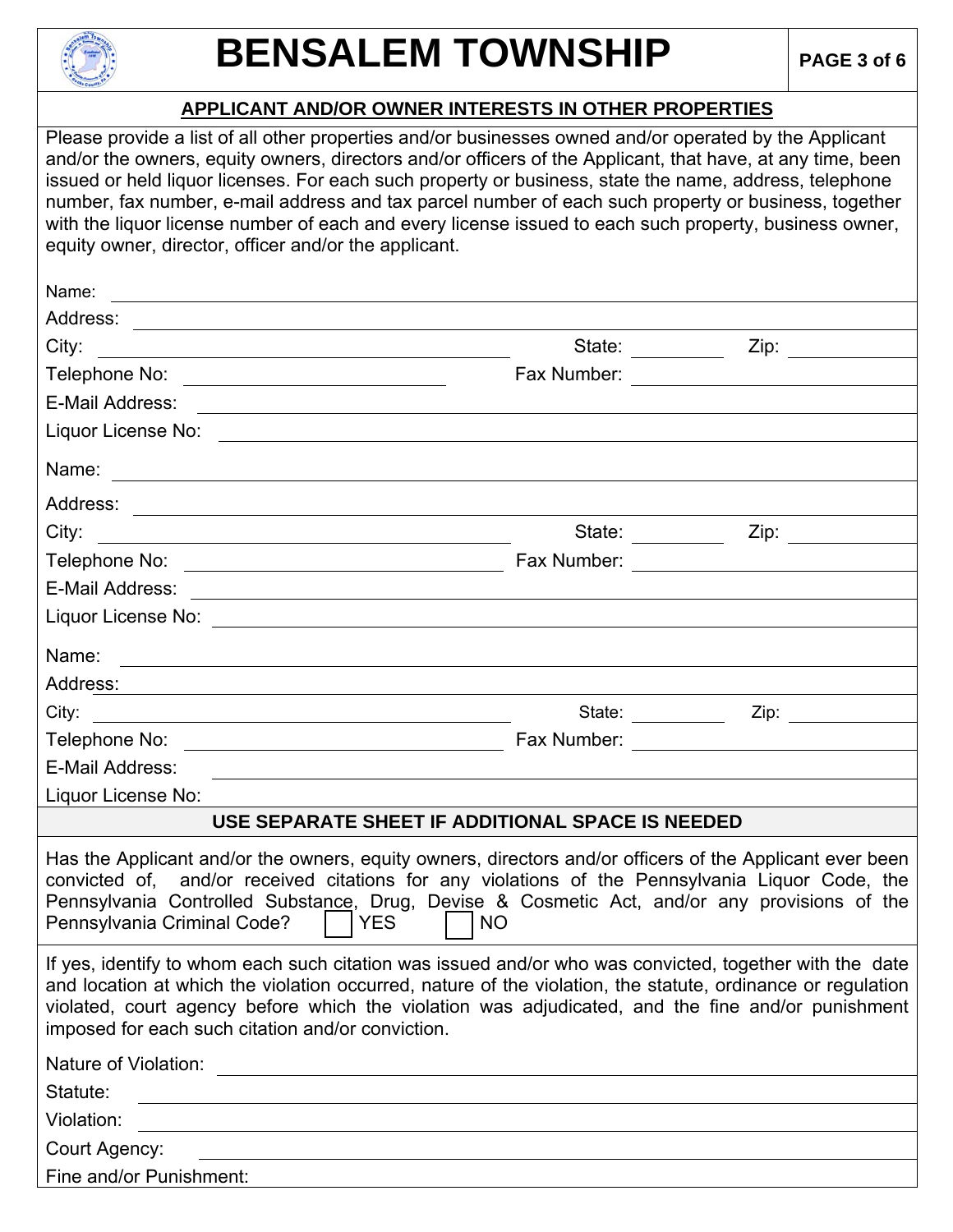### **BENSALEM TOWNSHIP** PAGE 4 of 6

|                                                                                                                                                                                                                                                                                                                                                                                                                       |                                                                                                                                         | <b>ATTORNEY FOR THE APPLICANT</b>                            |               |
|-----------------------------------------------------------------------------------------------------------------------------------------------------------------------------------------------------------------------------------------------------------------------------------------------------------------------------------------------------------------------------------------------------------------------|-----------------------------------------------------------------------------------------------------------------------------------------|--------------------------------------------------------------|---------------|
|                                                                                                                                                                                                                                                                                                                                                                                                                       | Attorney Name:<br><u> 1989 - Johann Barn, mars ann an t-Amhain an t-Amhain an t-Amhain an t-Amhain an t-Amhain an t-Amhain an t-Amh</u> |                                                              | Telephone No: |
|                                                                                                                                                                                                                                                                                                                                                                                                                       | Address:<br><u> 1980 - Jan Barbara Barbara, manazarta da kasas da shekara 1980 - André a Santa Barbara a Santa Barbara a San</u>        |                                                              |               |
| City:                                                                                                                                                                                                                                                                                                                                                                                                                 |                                                                                                                                         |                                                              |               |
|                                                                                                                                                                                                                                                                                                                                                                                                                       | E-Mail Address:                                                                                                                         |                                                              |               |
|                                                                                                                                                                                                                                                                                                                                                                                                                       |                                                                                                                                         | <b>ATTORNEY FOR THE PROPERTY OWNER</b>                       |               |
|                                                                                                                                                                                                                                                                                                                                                                                                                       |                                                                                                                                         |                                                              |               |
|                                                                                                                                                                                                                                                                                                                                                                                                                       | Address:<br><u> 1980 - Jan Samuel Barbara, poeta establecea establecea establecea establecea establecea establecea establecea</u>       | Fax Number:                                                  |               |
|                                                                                                                                                                                                                                                                                                                                                                                                                       |                                                                                                                                         | State: ______________                                        |               |
|                                                                                                                                                                                                                                                                                                                                                                                                                       | E-Mail Address:                                                                                                                         |                                                              |               |
|                                                                                                                                                                                                                                                                                                                                                                                                                       |                                                                                                                                         | <b>TRANSFER INFORMATION</b>                                  |               |
|                                                                                                                                                                                                                                                                                                                                                                                                                       | If this is an inter-municipal transfer of a liquor license, provide the requested information                                           | for the location rom which the license is being transferred. |               |
|                                                                                                                                                                                                                                                                                                                                                                                                                       | Address:<br><u> 1989 - Johann Stoff, deutscher Stoffen und der Stoffen und der Stoffen und der Stoffen und der Stoffen und der</u>      |                                                              |               |
|                                                                                                                                                                                                                                                                                                                                                                                                                       | Municipality:<br><u> 1980 - Johann Barn, mars ann an t-Amhain Aonaich ann an t-Aonaich ann an t-Aonaich ann an t-Aonaich ann an t-</u>  |                                                              |               |
|                                                                                                                                                                                                                                                                                                                                                                                                                       | Tax Parcel Number:                                                                                                                      |                                                              |               |
|                                                                                                                                                                                                                                                                                                                                                                                                                       | INTENDED USE OF THE PROPERTY AND/OR FACILITY                                                                                            |                                                              |               |
|                                                                                                                                                                                                                                                                                                                                                                                                                       | Provide a statement of, and/or a description of, the intended use of the property and/or facility below.                                | Include the following information:                           |               |
| a.                                                                                                                                                                                                                                                                                                                                                                                                                    | Hours of Operation                                                                                                                      |                                                              |               |
| b.                                                                                                                                                                                                                                                                                                                                                                                                                    | Whether live music or entertainment will be provided                                                                                    |                                                              |               |
| C.                                                                                                                                                                                                                                                                                                                                                                                                                    | Whether dancing will be permitted                                                                                                       |                                                              |               |
| Whether billiards, darts, video games and/or arcade games will be available<br>d.<br>Whether outside facilities, including but not limited to a bar area, restaurant area, and/or athletic and/or<br>e.<br>entertainment areas will be provided. If yes, provide a description of such outdoor areas. If outdoor<br>entertainment or dancing is to be permitted, provide a description of the intended entertainment. |                                                                                                                                         |                                                              |               |
|                                                                                                                                                                                                                                                                                                                                                                                                                       |                                                                                                                                         |                                                              |               |
|                                                                                                                                                                                                                                                                                                                                                                                                                       |                                                                                                                                         |                                                              |               |
|                                                                                                                                                                                                                                                                                                                                                                                                                       |                                                                                                                                         |                                                              |               |
|                                                                                                                                                                                                                                                                                                                                                                                                                       |                                                                                                                                         |                                                              |               |
|                                                                                                                                                                                                                                                                                                                                                                                                                       |                                                                                                                                         |                                                              |               |
|                                                                                                                                                                                                                                                                                                                                                                                                                       |                                                                                                                                         |                                                              |               |
|                                                                                                                                                                                                                                                                                                                                                                                                                       |                                                                                                                                         |                                                              |               |
|                                                                                                                                                                                                                                                                                                                                                                                                                       |                                                                                                                                         |                                                              |               |
|                                                                                                                                                                                                                                                                                                                                                                                                                       |                                                                                                                                         |                                                              |               |
|                                                                                                                                                                                                                                                                                                                                                                                                                       |                                                                                                                                         |                                                              |               |
|                                                                                                                                                                                                                                                                                                                                                                                                                       |                                                                                                                                         |                                                              |               |
|                                                                                                                                                                                                                                                                                                                                                                                                                       |                                                                                                                                         |                                                              |               |
|                                                                                                                                                                                                                                                                                                                                                                                                                       |                                                                                                                                         |                                                              |               |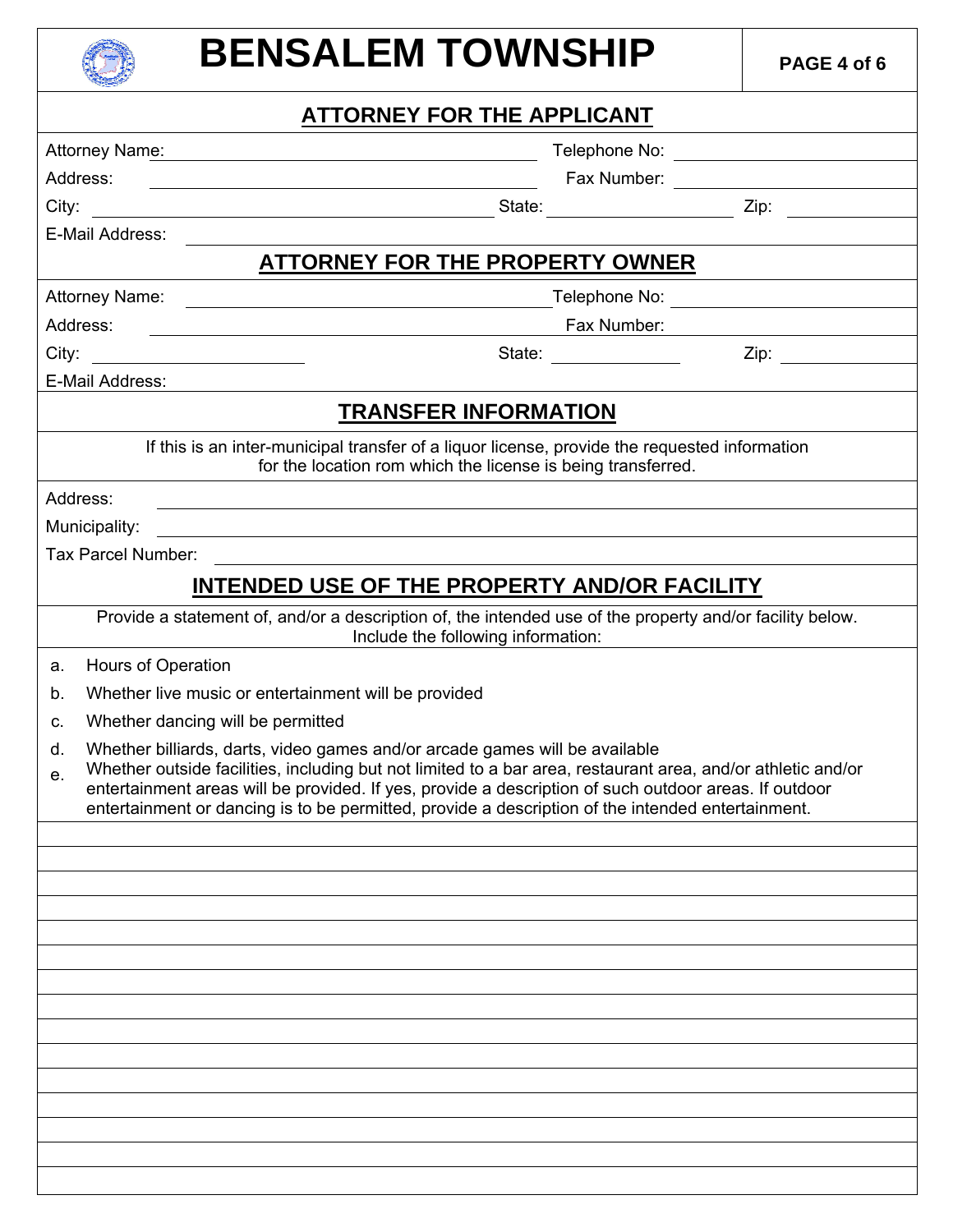

#### **BENSALEM TOWNSHIP** PAGE 5 of 6

#### **DESCRIPTION OF NEIGHBORING AND NEARBY PROPERTIES**